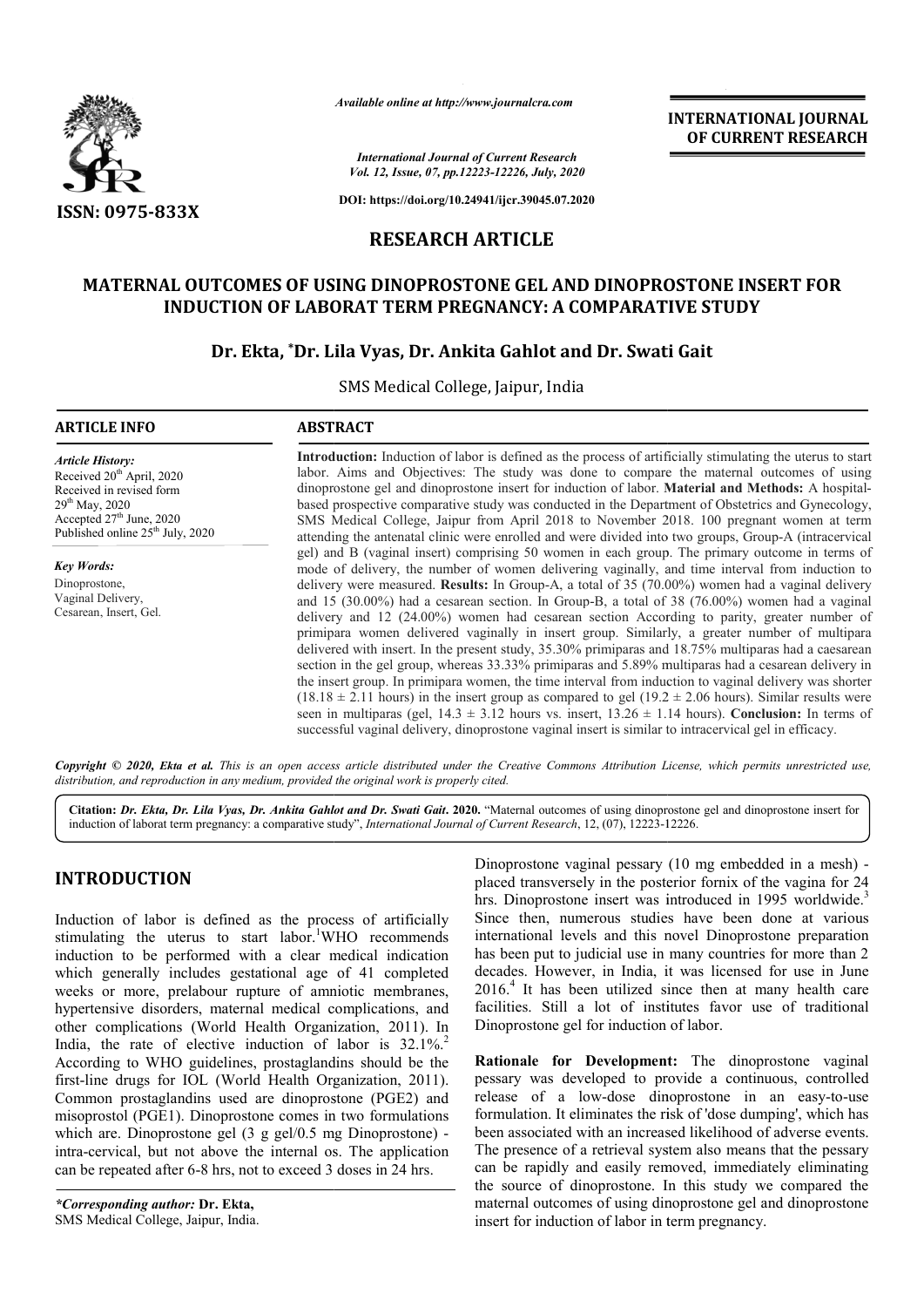### **MATERIAL AND METHODS**

A hospital based prospective comparative study was conducted in the Department of Obstetrics and Gynecology, SMS Medical College, Jaipur from April 2018 to November 2018. 100 pregnant women were enrolled and divided into two groups, Group-A and B, each comprising of 50 women. Group-A was intracervical gel and Group-B was vaginal pessary. All singleton pregnancies, at term, with cephalic presentation and giving consent were included. Women with a scarred uterus, allergy to the drug or an inadequate pelvis were excluded from study. Informed written consent was taken. In gel group, we originally enrolled a total of 128 pregnant women. Out of 128, 78 women (60.90 %) went into active labor after first gel insertion and all those women were excluded from study. The remaining 50 women who were eligible for second gel insertion were studied thereafter. After second gel, reassessment was done after 6 hrs. In the insert group, insert removal was done when women achieved active labor or after 12 hours of induction, whichever was earlier.

In both groups, after 12 hours, if the cervical dilatation was less than 4 cm, we waited for another 12 hours along with monitoring of the fetal heart. Augmentation with oxytocin was given if uterine contractions were present but inadequate for the progression of labor. Labor monitoring was done as per WHO guidelines. Data collection and statistical analysis were done. Continuous variables were summarized as mean and standard deviation and were analyzed by using unpaired T-test. Nominal/ categorical variables were summarized as proportions and were analyzed by using chi-square/Fischer exact test. A P-value of less than 0.05 was taken as significant.

## **RESULTS**

In our study, percentage of primipara was 68.00% in Group-A and 66.00% in Group-B. The difference was statistically insignificant ( $p = 0.99$ ). In Group-A, a total of 35 (70.00%) women had vaginal delivery and 15 (30.00%) had caesarean section. In Group-B, total 38 (76.00%) women had vaginal delivery and 12 (24.00%) women had caesarean section. The difference was not statistically significant (p=0.652). Parity wise, in Group-A, 64.70% primiparas and 81.25% multiparas had vaginal delivery and in Group-B, 66.67% primiparas and 94.11% multipara patients had vaginal delivery. The difference was statistically insignificant. In present study, induction to delivery time difference between gel and insert in relation to parity was found to be statistically significant ( $p = 0.001$ ). In primipara women time interval from induction to vaginal delivery was shorter  $(18.18 \pm 2.11$  hours) in insert group as compared to gel (19.2  $\pm$  2.06 hours). Similar results were seen in multiparas (gel,  $14.3 \pm 3.12$  hours vs. insert,  $13.26 \pm 1.14$ hours). In present study, 35.30% primiparas and 18.75% multiparas had caesarean section in gel group, whereas 33.33% primiparas and 5.89% multiparas had caesarean delivery in insert group. This difference was not statistically significant. In our study, fetal distress was the most common indication of LSCS in both groups. The causes of fetal distress in gel group included meconium stained liquor (4), fetal tachycardia (2) and late decelerations (2). For insert group, fetal tachycardia was most common in 3 out of 5 cases. Meconium stained liquor was seen in 2 cases. With respect to parity, rate of fetal distress was higher in primipara in both groups (5 vs. 3 in gel and 4 vs. 1 in pessary).

Complications like postpartum hemorrhage and tachysystole were more common in multipara women as compared to primipara women. The incidence of tachysystole was higher with gel as compared to insert.

# **DISCUSSION**

The process of induction of labor requires a careful assessment of the indication, appropriate choice of the method and skillful procedure to attain the final goal of obstetrics. In our study, number of primiparas were higher in both gel and insert groups because primipara women commonly require induction of labor as compared to multipara women. In Group-A, 35 (70.00%) women had vaginal delivery and 15 (30.00%) had caesarean section. In Group-B, 38 (76.00%) women had vaginal delivery and 12 (24.00%) women had caesarean section. The difference was not statistically significant (p=0.652).Mazumdar ND *et al*  $(2018)^5$  found statistically significant difference in vaginal delivery with more women delivering in pessary group. According to parity, greater number of both primipara and multipara women delivered vaginally in insert group. Insignificant difference was seen between mode of delivery and parity. These differences in primiparas, although were insignificant, but still give us an insight that primipara women were more benefited with pessary insertion. A primipara cervix is firm, closed and longer as compared to multipara cervix. Placement of prostaglandins very near to the cervix helps in better ripening. A closed firm cervix may pose challenge for intracervical gel instillation.

In our study, both primiparas and multiparas had shorter duration of labor in insert group.Basu A *et al* (2012)<sup>6</sup> noted that the mean time from induction to delivery showed a significant difference, with women receiving gel delivering earlier than those having insert ( $p = 0.018$ ). Mazumdar ND *et al* (2018)<sup>5</sup> in their study also found similar results. In present study, 35.30% primiparas and 18.75% multiparas had caesarean section in gel group, whereas 33.33% primiparas and 5.89% multiparas had caesarean delivery in insert group. This difference was not statistically significant.Facchinetti F et al (2007)<sup>7</sup>, Triglia MT et al (2010)<sup>8</sup>, Zeng X *et al* (2015)<sup>9</sup> and Garg S *et al* (2018)<sup>4</sup> all reported that no significant differences appeared for cesarean section in both groups. In both groups, fetal distress was the most common indication for cesarean section. Fetal distress was more often seen in primipara women as compared to multipara women in both groups.Incidence of fetal distress was higher with intracervical gel as compared to vaginal pessary.

A probable explanation for this finding could be that intracervical gel instillation causes whole drug to be placed inside the cervix like 'dose dumping'. This may cause the gel to ascend upwards into the uterus. Also, insertion requires proper skill. During insertion of intracervical gel, it may accidentally be instilled above internal os and inside uterus. Insertion of prostaglandins inside uterus is associated with increased incidence of meconium stained liquor and tachysystole. However this mishap can be prevented with vaginal insert.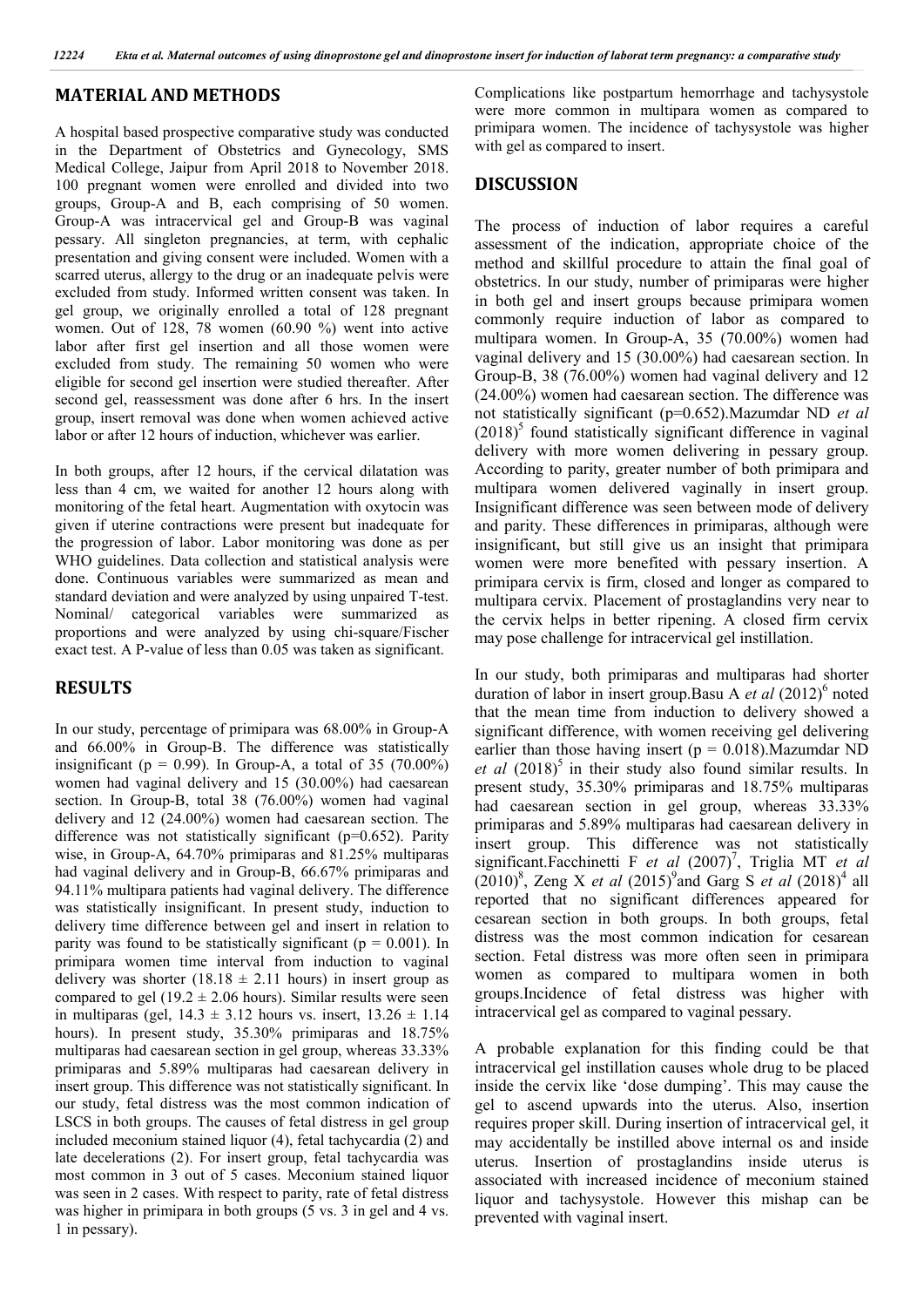#### **Table 1. Obstetric History Wise Distribution**

| Obstetric history | Group-A (Gel Group) |               | Group-B (Insert Group) |               |  |
|-------------------|---------------------|---------------|------------------------|---------------|--|
|                   | No.                 | $\frac{0}{0}$ | No.                    | $\frac{0}{0}$ |  |
| Primipara         | 34                  | 68.00         |                        | 66.00         |  |
| Multipara         |                     | 32.00         |                        | 34.00         |  |

#### **Table 2. Mode of Delivery Wise Distribution**

| Mode of Delivery        |     | Group-A $\{n=50\}$ (Gel Group) |                | Group-B $\{n=50\}$ (Insert Group) |
|-------------------------|-----|--------------------------------|----------------|-----------------------------------|
|                         | No. | $\frac{0}{0}$                  | No.            | $\%$                              |
| Normal Vaginal Delivery | 35  | 70.00                          | 38             | 76.00                             |
| LSCS                    |     | 30.00                          | $\overline{1}$ | 24.00                             |
| Total                   | 50  | 100.00                         | 50             | 100.00                            |

 $p = 0.652$ 

#### **Table 3. Mode of Delivery in Relation to Parity**

| Mode of Delivery        | Group-A $\{n=50\}$ (Gel Group) |               |            | Group-B $\{n=50\}$ (Insert Group) |           |       | p-value   |               |       |
|-------------------------|--------------------------------|---------------|------------|-----------------------------------|-----------|-------|-----------|---------------|-------|
|                         | Primipara                      |               | Multipara  |                                   | Primipara |       | Multipara |               |       |
|                         | ${n=34}$                       |               | $\{n=16\}$ |                                   | ${n=33}$  |       | $(n=17)$  |               |       |
|                         | No.                            | $\frac{0}{0}$ | No.        | $\%$                              | No.       | $\%$  | No.       | $\frac{0}{0}$ |       |
| Normal Vaginal Delivery | 22                             | 64.70         |            | 81.25                             |           | 66.67 | 16        | 94.11         | 0.848 |
| LSCS                    | ∸                              | 35.30         |            | 18.75                             |           | 33.33 |           | 5.89          | 0.762 |

#### **Table 4. Average duration of induction to delivery in relation to parity**

| Parity    | Group-A (Gel Group)         |      | Group-B (Insert Group) |      |  |
|-----------|-----------------------------|------|------------------------|------|--|
|           | Average Duration (in hours) |      |                        |      |  |
|           | Mean                        | SЕ   | Mean                   | SD   |  |
| Primipara | 19.2                        | 2.06 | 18.18                  |      |  |
| Multipara | 14.3                        | 3.12 | 13.26                  | 1.14 |  |
| p-value   | 0.001                       |      | 0.001                  |      |  |

#### **Table 5. Indications of Caesarean Section**

| Indications of Caesarean Section | Group-A $\{n=50\}$ (Gel Group) |               | Group-B $\{n=50\}$ (Insert Group) |               |  |
|----------------------------------|--------------------------------|---------------|-----------------------------------|---------------|--|
|                                  | No.                            | $\frac{0}{0}$ | No.                               | $\frac{0}{0}$ |  |
| <b>Fetal Distress</b>            |                                | 16.00         |                                   | 10.00         |  |
| Failed Induction                 |                                | 12.00         |                                   | 6.00          |  |
| <b>NPOL</b>                      |                                | 2.00          |                                   | 2.00          |  |
| <b>CDMR</b>                      |                                | 0.00          |                                   | 6.00          |  |

The vaginal insert releases drug at controlled rate of 0.3 mg/ hour which ensures that dinoprostone is slowly and uniformly distributed to the cervix. It has less chance of ascending upwards. Insertion of pessary is less invasive and rather easier as compared to gel. Whereas a gel cannot be retrieved back once inserted, a vaginal pessary can be removed as soon as one suspects tachysytole or fetal distress. Ashwal E et al (2014)<sup>10</sup> reported that the rates of cesarean section due to nonreassuring fetal heart rate (NRFHR) were similar in both groups. Similar results were seen in study by Garg *et al*. (2018). The incidence of failure of induction was higher with gel group. This may be because once the patient is mobile, intracervical gel can get dislodged from its site of action. It may be also because of washing out of gel with liquor in cases of leaking. This was not seen with vaginal pessary as the pessary being solid material stays where it is placed in spite of patient's mobility and liquor drainage. Kumari *et al*. (2018) and Mazumdar *et al*. (2018) found statistically insignificant difference in number of failed induction in both the groups. The duration of action of pessary is 24 hours whereas gel needs to be repeated 6 hourly. Thus we can wait up to 24 hours after single pessary insertion which saves the patient from repetitive vaginal examination. This also decreases chances of infection along with being less painful to the patient.

Complications like postpartum hemorrhage and tachysystole were more common in multipara women as compared to primipara women. The incidence of tachysystole was higher with gel as compared to insert. Ashwal *et al*. (2014) and Kumari *et al*. (2018) found that vaginal insert was associated with an increased rate of tachysystole as compared to gel.

#### **Conclusion**

To conclude, in terms of success and failure, vaginal inserts releasing dinoprostone are not different from intracervical gel. However, there are some advantages to insert over conventional gel preparation. These include fewer doses required to achieve ripening and induction, less invasiveness and pain to women along with a decreased number of vaginal examinations. Also, it is easy to administer and remove allowing greater dose control and reduced risk of adverse effects.

#### **REFERENCES**

Ashwal E, Hiersch L, Melamed N, Manor Y, Wiznitzer A, Hod M, Yogev Y. 2014. Pre-induction cervical ripening: comparing between two vaginal preparations of dinoprostone in women with an unfavorable cervix. *J*